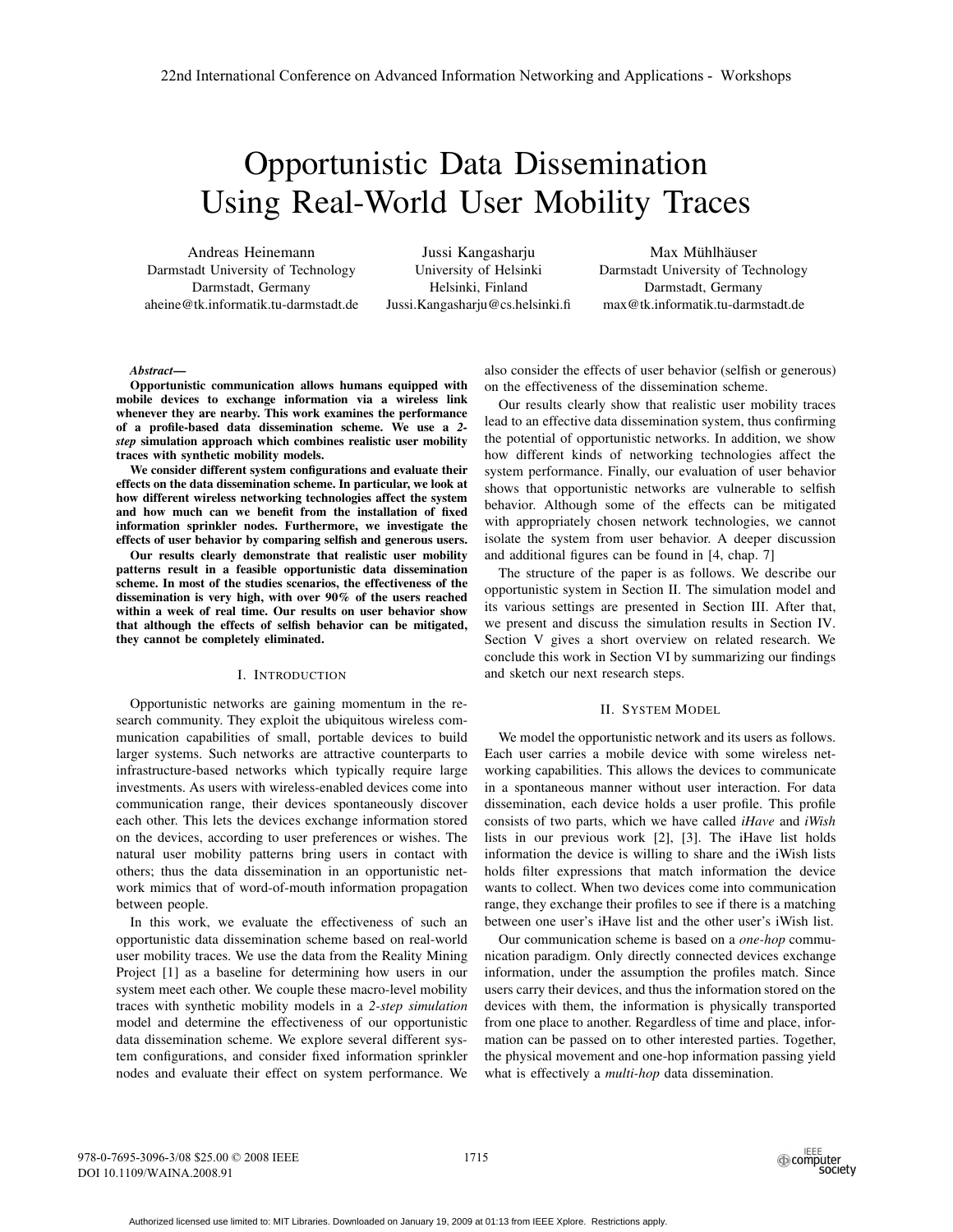In addition, we introduce fixed nodes, called *information sprinklers*. These nodes, mounted at dedicated places, may extend the usefulness of an application by acting as intermediates or by offering proximity based services. In addition to simply spreading out pre-programmed information, information sprinklers can also collect information from users they see and pass that on to other users. Consider a coffee shop with an information sprinkler. User Alice usually drops by that coffee shop in the morning, and user Bob typically visits the shop in the evening. Normally, Alice and Bob would never meet, thus they would not have any chance to pass information to each other. In this situation, an information sprinkler can help. The sprinkler is set up in the shop and collects all information of users visiting the bar. This allows Alice to leave her information at the sprinkler in the morning and Bob to learn about this information from Alice in the evening.

As an extension, sprinklers in different locations can be connected by a backbone network. Thus, information passed from a user to an information sprinkler is almost immediately available at all other connected sprinklers.

#### III. 2-STEP SIMULATION MODEL

We evaluated the effectiveness of our one-hop based data dissemination scheme through simulations. In particular, we were interested in the following questions:

- 1) How good is the information dissemination coverage, i.e., how many individual information wishes could be fulfilled within a given time?
- 2) What is the dissemination benefit obtained by i) deploying information sprinklers in the network and ii) connecting them?
- 3) How does a user's sharing behavior, i.e., a selfish vs. generous attitude, affect the system effectiveness?

We developed our own 2-step simulator for the evaluation. The simulator combined realistic user mobility data with synthetic mobility models. In the *first step*, we use realworld data from the Reality Mining Project [1], to get a realistic *macro-level* mobility of users. In the *second step*, we use synthetic mobility models to model *micro-level* user movement. Our two-step approach attempts to remedy the short-comings of purely synthetic mobility models (as argued in [5], [6]). The combination of coarse grained user traces with synthetic mobility models on the micro-level allows to explore various communication ranges and user movements, while simulations based on pure user traces are bound to the used technology, for example, user traces collected from bluetooth devices, are not suitable to investigate WiFi like communication behavior.

In addition, our model does not make any assumptions about the underlying communication channel, i.e. bandwidth, link loss, etc.. This is not applicable, since opportunistic communication is a best effort communication approach by definition and does not assume any reliable communication guarantees.

### *A. Overall Simulator Operations*

Our simulator operates as follows. The simulator core extracts a list of user whereabouts from the Reality Mining dataset. Each entry consists of a unique location ID and a list of unique user IDs, which determine which users were at that location at that time. This tells us which users were somewhere in the general vicinity of each other. This information determines the user's *macro mobility*.

When two or more users are co-located according to the macro-level model from step one, we create an environment for simulating the *micro-level* mobility. We create a square with certain dimensions, place the users in the square randomly, and let them move according to a micro-level mobility model for the time that the users were in that cell. We use BonnMotion [7] for the micro-level mobility generation.

If two users come within a pre-defined range of each other, this gets signaled to the simulator core so that a match and possible information pass can be performed. We use different ranges to simulate different kinds of wireless networking technologies When two users are within communication range, then the simulator core informs the profile matching component. We perform the matching of the iHave and iWish lists and pass information items as appropriate. Our simulation does not take any memory limitations on the mobile device into account, since state-of-the-art devices are easily shipped with several gigabyte of memory and the information items we consider are of much smaller size.

The number of users and locations are determined by the user traces. We get both values from the Reality Mining dataset, which we will discuss below.

# *B. Reality Mining Dataset Usage*

The Reality Mining experiment conducted at MIT Media Lab captured communication, proximity, location, and activity information from 100 users at MIT between January 1st 2004 and May 5th 2005. Each user was given a mobile phone that runs a special software. This software logged communication behavior of the user as well as location information it learned from its surroundings. We use the cellular network tower ID to which a mobile phone was connected to at a certain time as location of the user.

This location information is used for the *micro* mobility step in the simulation process as follows. If two users are connected to the same tower ID, we put them in random locations in a virtual area of  $1000 \times 1000$  meters and let them move around for 5 minutes according to the configured micro-level mobility model. If the users come close enough to each other to be in communication range, e.g., 10 meters for Bluetooth and 100 meters for WiFi, the simulator executes the profile matching algorithm between them. On a match, information between users is exchanged.

We used several calendar weeks as data. This paper shows results based on calendar week 45 in 2004, with the highest amount of active users (78 users). The results based on other weeks are similar (see [4, chap. 7]).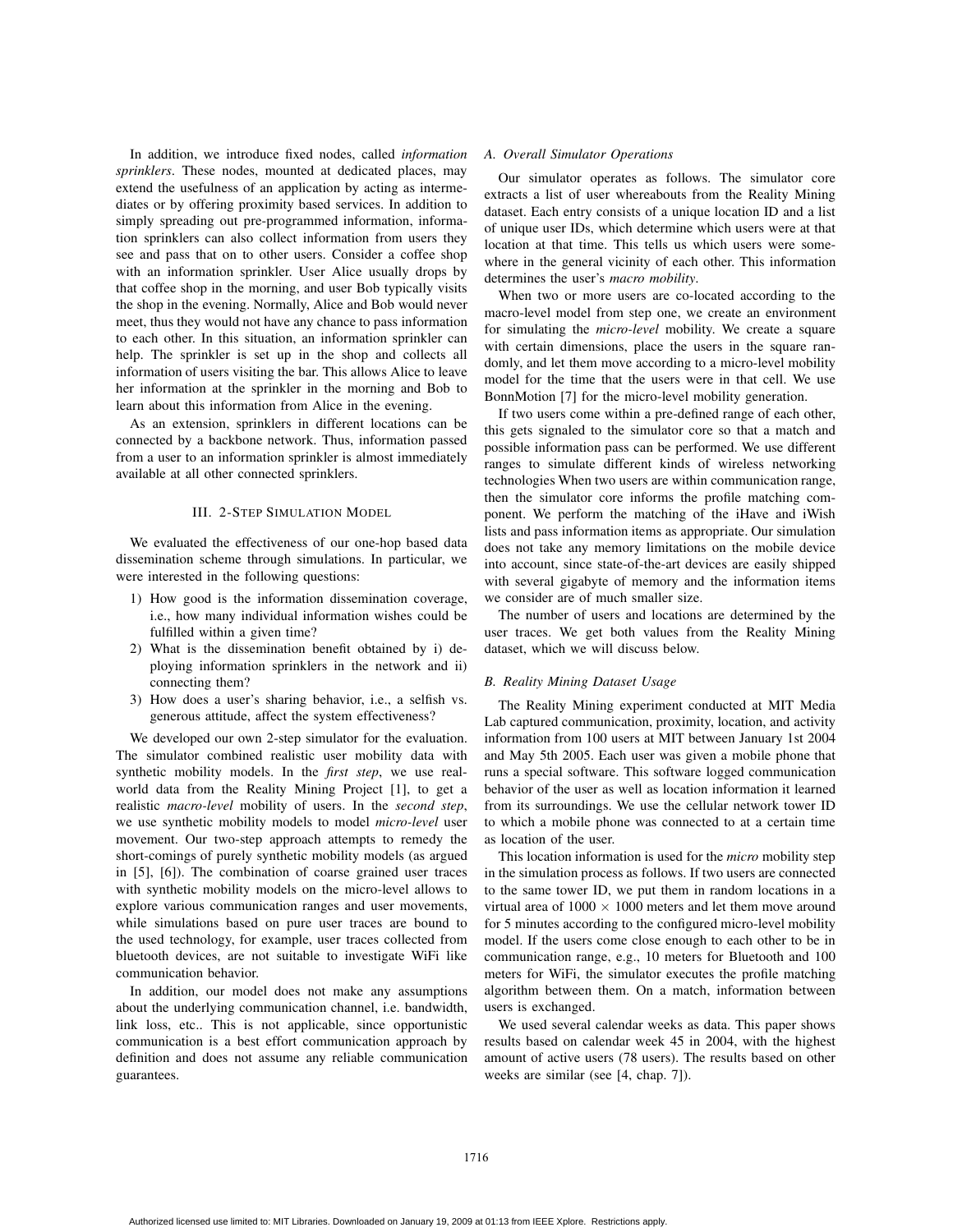#### *C. User Behavior*

We distinguish two types of users. One user-type, *free-rider*, acts purely selfishly and does not share any information he collects. The other user-type, *generous*, shares all information he collects with others. Because our data dissemination scheme relies on the users passing the information along, it is important to know how much user participation is needed for efficient dissemination. As our results show, information sprinklers can relieve the effects of free-riders, but they cannot eliminate them completely.

# *D. Micro-Level Mobility Models*

We use three different mobility models for the *micro* mobility: Random Waypoint [8], Manhattan Grid [9], and Gauss-Markov model [8]. The three models were used to compare the data dissemination results, since the micro-level mobility model affects the chance of users coming into communication range and the chance of information being exchanged.

Random Waypoint is a simple and widely used mobility model. A mobile node chooses a random destination and speed and moves towards that destination. Upon arrival, the node pauses a random time and proceeds by choosing a new destination.

In the Manhattan Grid model, mobile nodes move only on predefined horizontally and vertically arranged paths. This model mimics a typical street network in an urban area.

The Gauss-Markov model eliminates sudden stops and sharp turns encountered in the Random Waypoint mobility model by allowing past velocities and directions to influence future velocities and directions.

# IV. SIMULATION RESULTS

We now present the simulation results for calender week 45 using 10 meters ("Bluetooth") and 100 meters ("WiFi") as a user device's communication range. For each week, the simulation was run 100 times (the figures display the averaged values) and with three different setups.

In setup 1, there are no information sprinklers; in setup 2 there are information sprinklers in every cell; and finally in setup 3, there is an information sprinkler in every cell and they are all connected by a backbone network. In this last case, as soon as an information sprinkler receives an information item, the item is available at all other information sprinklers. When an information sprinkler is present, it is in the middle of the  $1000 \times 1000$  square and has the same communication range as users. Thus, even if the sprinklers are on, the user has to be near the sprinkler to pick up or leave items.

In all runs, one user, chosen randomly, owns an information item at start and all other user are interested in it. This is a simplified assumption due to the fact, that uninterested users neither contribute nor harm the information spreading. In real world, there will several different information items and only a subset of the overall population will show interest in one particular item.

In addition, we assumed that all users are generous. In Section IV-B we consider the effects of free-riders.



Fig. 1. CW 45 - Hour/fulfilled wishes ratio

The metric we used was the percentage of users who have received the information item as a function of time. We first present the results showing the overall effectiveness of our data dissemination system. Then we vary the number of generous and free-riding users, and finally, we consider the effects of different micro-level mobility models.

# *A. Dissemination Effectiveness*

Figure 1(a) shows the results for the Bluetooth scenario. It shows which percentage of users received the information item up to the time on the y-axis. The x-axis in all the plots starts at midnight between Sunday and Monday. In the figure, we show three lines, corresponding to the cases of no information sprinklers (IS off), information sprinklers turned on (IS on), and information sprinklers turned on and connected via a backbone (IS on & connected). The micro-level mobility model was Random Waypoint.

All the curves look alike, namely they rise during day times and remain constant from midnight to 6am. The leveling off during night was artificially introduced in the simulation, by turning off the micro-level mobility. The participants in the Reality Mining dataset did *not* turn off their devices during night, thus running a normal simulation would have meant that two users who sleep near the same celltower might have "sleepwalked" and exchanged information, even though they were sleeping too far from each other.

Likewise, the overall behavior of the three follows roughly the same pattern. In the beginning, only a few people possess the item, thus only a few exchanges are possible. In the middle of the week, more people possess the item, more exchanges are possible, and the item spreads rapidly. Towards the end of the week, the curves flatten out. The main reason for the flattening out is the relatively short communication range of 10 meters in this scenario.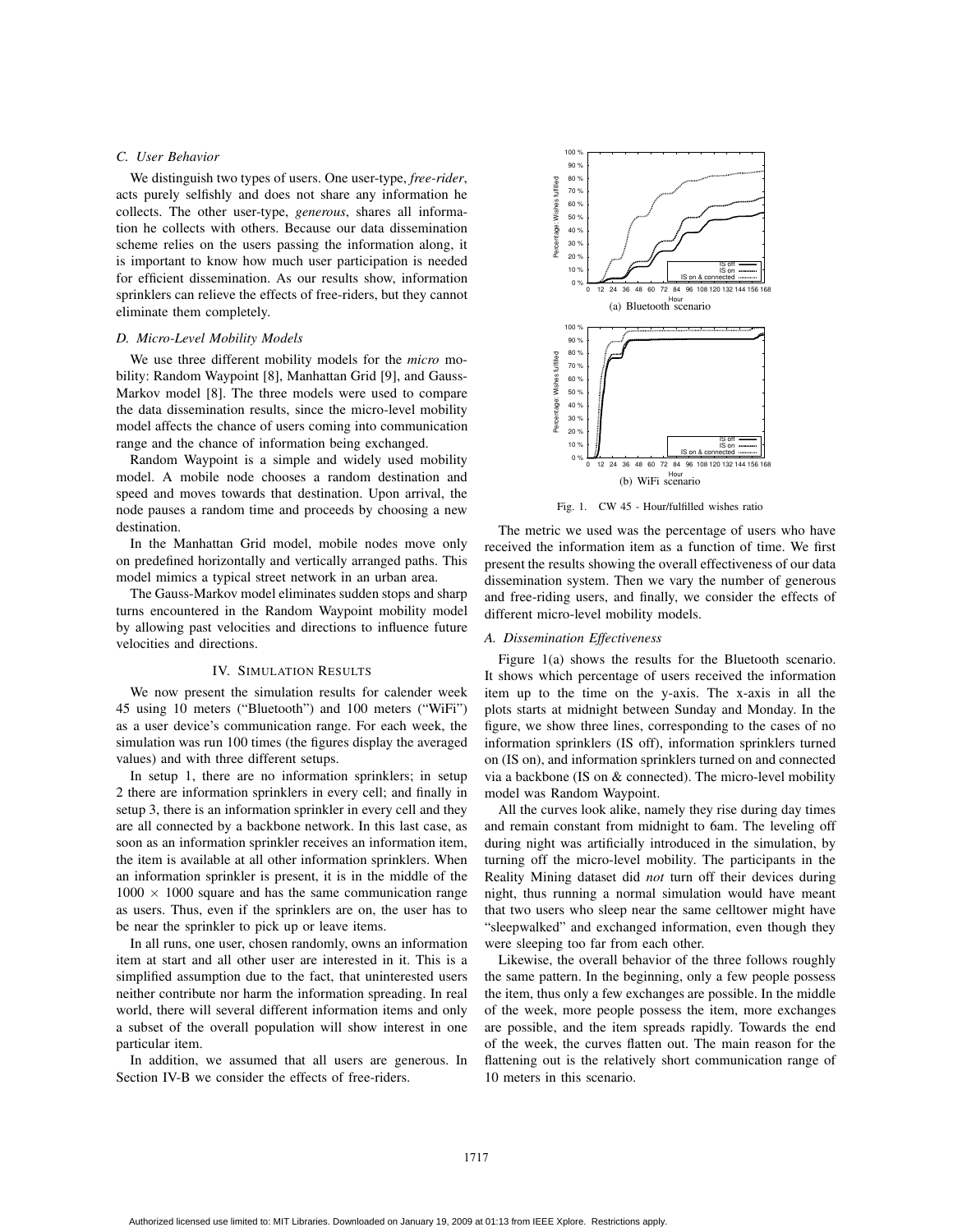

Fig. 2. Hop counts - Bluetooth scenario

In summary, without information sprinklers, we are able to reach on average 54% of the users. With information sprinklers turned on at every cell, we reach on average 65% of the users. Finally, connecting the information sprinklers via a backbone gives a reach of 86%.

If we extend the communication range to 100 meters (WiFi scenario), the results look as in Figure 1(b). Even without any information sprinklers, we are able to reach 94% of the users on average. Deploying information sprinklers brings only marginal gains with 96% of users reached. Finally, connecting the information sprinklers gives an average reach of 99.6%.

Figure 2 shows how many hops the information item took to reach a user in the Bluetooth scenario (results for the WiFi scenario look similar, see [4, chap. 7]). The x-axis is the hop count and the y-axis is the percentage of users reached with that many hops.

Most of the users receive the item with relatively small number of hops (about 3–5), although there are users who receive the item after over 10 hops. The peak is around 3 to 4 hops. For the case of information sprinklers turned on and connected, the peak is very pronounced. This is because of the way we calculate the hops. One hop is the item passing from a user to a user (where either user could also be an information sprinkler). In the "turned on and connected" scenario, one hop is the original user passing the item onto a sprinkler, one hop is the sprinkler passing it to all other sprinklers, and one hop is the item reaching another user. Four hops in this scenario means an additional pass from a real user to another real user either before or after the item got passed through the sprinklers.

Comparing the "IS off" and "IS on" cases, we can clearly see the effect of the additional hop caused by the information sprinklers.

#### *B. Different User Behavior*

We now evaluate effects of user behavior. We use the same simulation setup as in Section IV-A, with the difference that we considered only the case of information sprinklers being off in order to make the system rely purely on user behavior.

As above, the information starts from one user and all users are interested in this item. We randomly selected a fraction of the users who would act as free-riders. The free-riders would collect the information item from others, but would not pass it on to other users. All the other users were generous, i.e., they pass the item on to any other user they encounter.



Fig. 3. Comparing various free-rider/generous ratios (CW 45, no IS deployed)

Figure 3(a) shows Bluetooth results and Figure 3(b) WiFi results. We simulated three different free-rider/generous ratios: (20% free-riders / 80% generous), (50% free-riders / 50% generous), and (80% free-riders / 20% generous). The figures also show the case with all users acting generously (Figure 1).

In the Bluetooth case, increasing the number of free-riders significantly decreases the percentage of users reached. For the 20% free-riders case, the reach drops from 54% to 46%; in the 50% free-rider case it drops down to 23%, and in the 80% free-riders case down to 10%. In the WiFi case, the results are very different. With 20% or 50% or free-riders, the results do not significantly deviate from the case of no free-riders. If the number of free-riders increases to 80%, then we observe a drop of reachability to 84%.

These two cases show that if the communication range is short, then it is important for users to be willing to cooperate. This is because a short communication range implies that a user might not meet many other users, and thus the willingness to share becomes important. With a longer communication range, users do not have to come so close to each other and are not so reliant on the cooperation from others.

# *C. Different Mobility Models*

The Reality Mining dataset tells us when two users are near each other, but the actual meeting of the users happens through the micro-level mobility model. Only users that come into communication range are able to exchange information. Until now, all results used the Random Waypoint mobility model. The chosen mobility model affects the likelihood of users coming into communication range and thus, affects the data dissemination process. We evaluated two other mobility models, namely Gauss-Markov and Manhattan Grid, to determine the effect of the micro-level mobility model on the data dissemination process.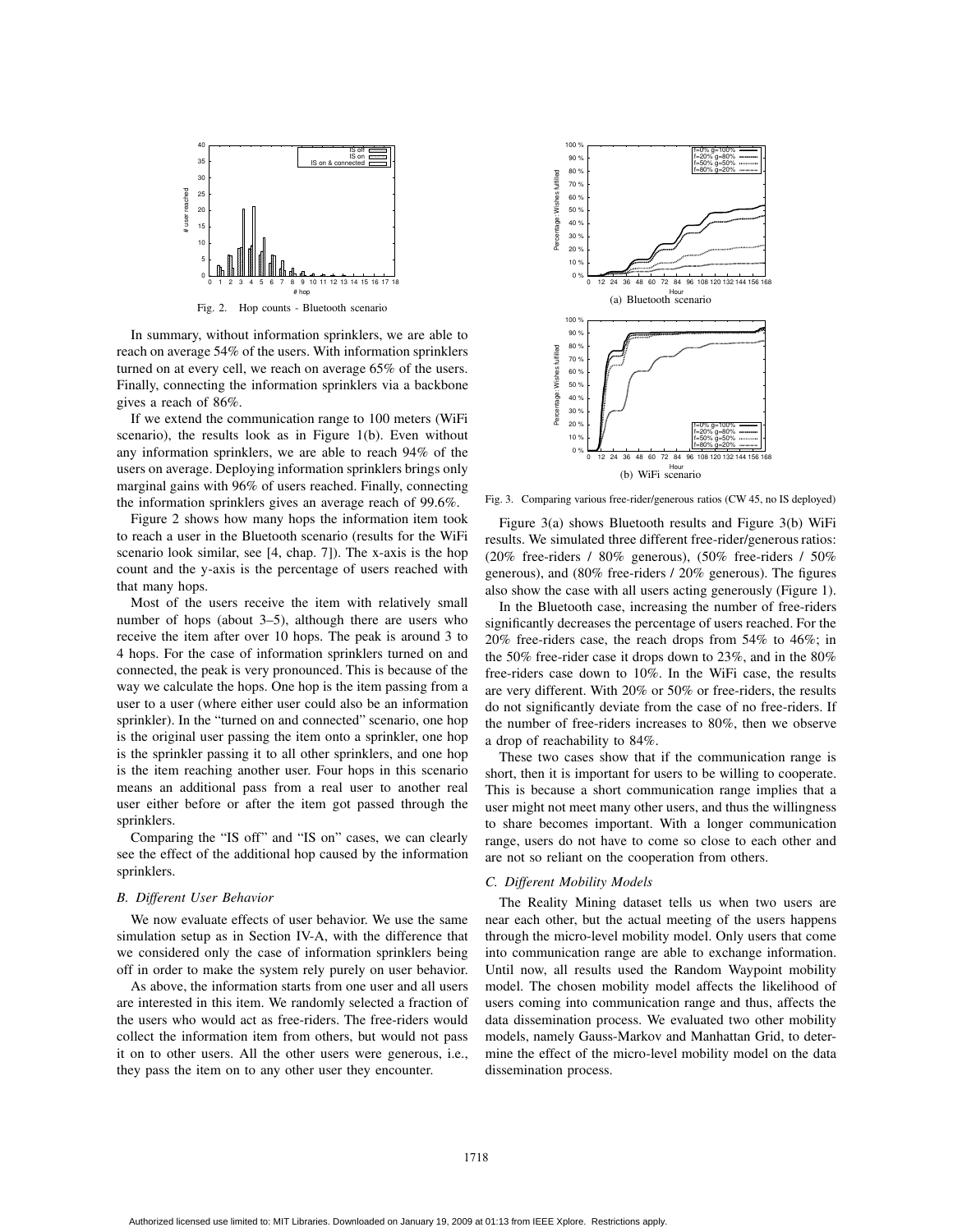

Fig. 4. Comparing mobility models (CW 45, no IS deployed)

Figure 4(a) shows that Gauss-Markov and Manhattan Grid models reach a higher number of users than the Random Waypoint model. With Gauss-Markov, we reach 93% of the users, whereas with Manhattan Grid we reach 97% of the users. In contrast, Random Waypoint reaches only 54% of the users. In the WiFi scenario in Figure 4(b), there is basically no difference between the different mobility models. For reference, Gauss-Markov reaches 97%, Manhattan Grid reaches 96%, and Random Waypoint reaches 94% of the users.

As with the user behavior results above, we can conclude that for short range communication, user movement patterns are significant, since they determine when information can pass from one user to another. In the WiFi case, the communication range is relatively large (100 m) compared to the simulated cell area (1000  $\times$  1000 m) and the details of the movement pattern become less important.

# *D. Discussion*

We now discuss the implications of our results and what lessons can be learned from them. In particular, we will answer the three questions from the beginning of Section III in light of the results we obtained.

The Reality Mining dataset has only a small number of users and all users have some affiliation with MIT and there might be relationships between users which bias them to meeting more often than usual. In spite of these possible limitations, we believe the Reality Mining dataset provides a good trace of real-world user mobility and to be a valuable source for researchers. Other traces are available [10], and we plan to validate our results with those traces later.

For the micro-level mobility, we used three different synthetic mobility models. As our evaluation in Section IV-C shows, the effects of the mobility model depend greatly on the assumed communication range at which information exchanges can take place. For short range communications, it is vital that users come close to each other for the exchanges to happen. On the other hand, with the longer communication range, the mobility becomes less important. This is an important result in general, because it shows that the selection of a mobility model can *significantly* affect the results, and that the effects can depend on choices of other parameters. When choosing a mobility model, it is therefore vital to explore different parts of the parameter space, in order to evaluate the sensitivity of the results to the choice of the mobility model. We now answer the questions from Section III.

*Question 1: How good is the dissemination coverage?*

This is mainly determined by the communication range, which determines the probability that two nearby users actually can exchange items. In the Bluetooth case, the reachability ranges from 27% to 91%, whereas in the WiFi case, we reach on average 94% to 99% of the users. In the Bluetooth case, the reachability is also greatly affected by how the information sprinklers are configured.

The simulation time was 1 week. We also ran longer simulations and observed, that eventually the information item typically reaches all users (except isolated cases caused by "unlucky" micro-level mobility). Hence, we can conclude that realistic human movement patterns lead to a system where it is reasonable to assume that information distributed in an opportunistic manner reach (almost) all of the interested users. *Question 2: What is the benefit obtained by i) deploying information sprinklers in the network and ii) connecting them?*

In the Bluetooth scenario, turning the information sprinklers on typically increased the percentage of reached users by 10%. Connecting the sprinklers via a backbone network would typically boost the percentage of reached users to over 90%. In the WiFi scenario, information sprinklers do help, but their effect is minimal.

As expected, the information sprinklers help the most in the cases where the communication ranges are short. In effect, they remove the strict requirement of two users being in communication range for an exchange to take place, and allow for time-shifted information passes. Our results from the WiFi case show that with longer communication ranges, information sprinklers are not essential and that it is reasonable to build an opportunistic information dissemination system with little or no infrastructure support.

*Question 3: How does a user's sharing behavior, i.e., a selfish vs. generous attitude, affect the system effectiveness?*

In the Bluetooth scenario, 80% free-riding users drops the reachability of the system down to 10%, whereas in the WiFi scenario, a similar amount of free-riders only has a small effect on the reachability of the information item. Currently there are no estimates on the number of free-riders in opportunistic networks, but 80% free-riders have been observed in Internetbased peer-to-peer networks [11], [12].

As with the information sprinklers, a longer communication range helps alleviate the dependency of the system on individual user behavior. However, the system remains vulnerable